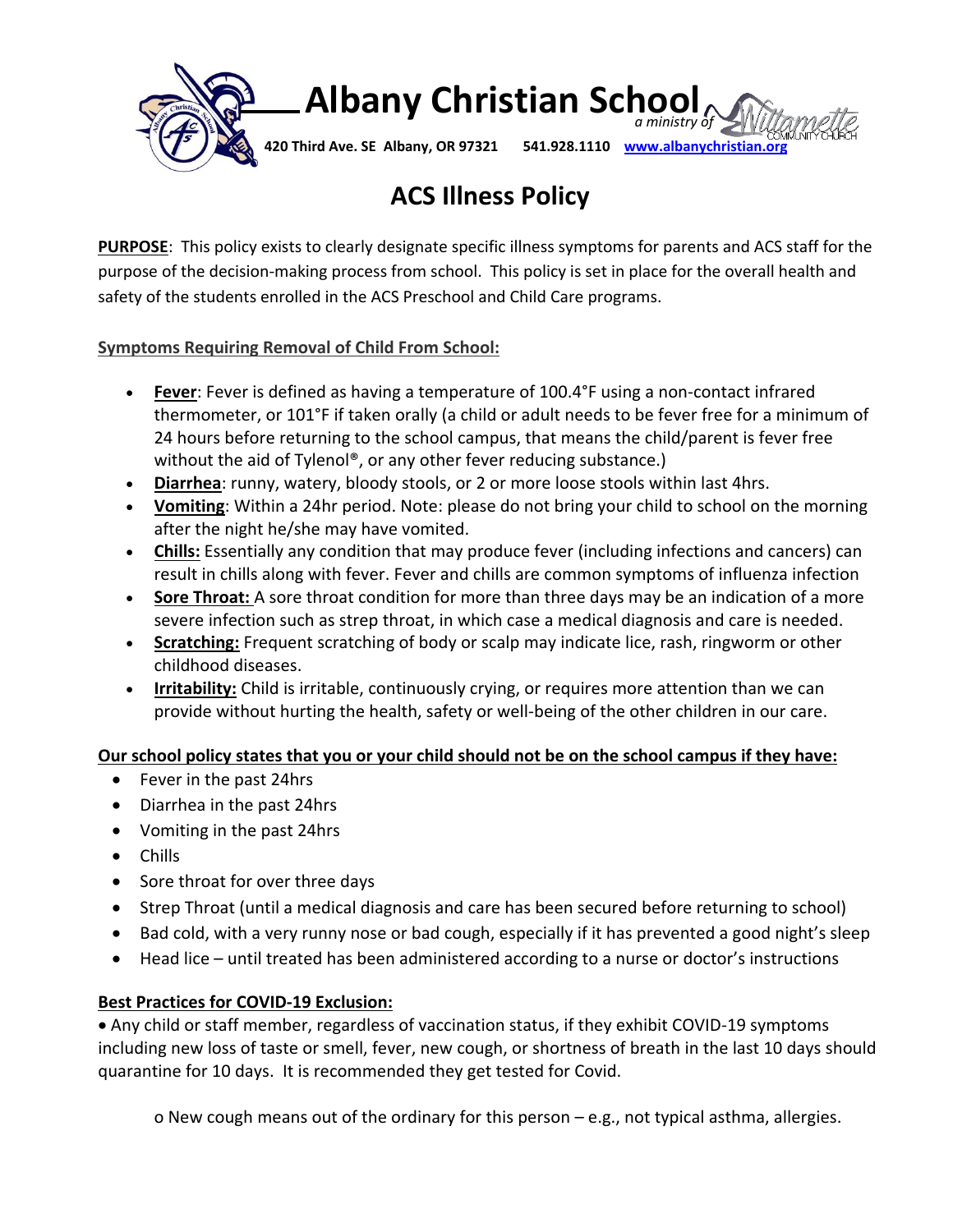

## **Albany Christian School**

 *a ministry of Willamette Community Church* **420 Third Ave. SE Albany, OR 97321 541.928.1110 [www.albanychristian.org](http://www.albanychristian.org/)**

o Fever means 100.4 degrees Fahrenheit or more, without the use of fever-reducing medication.

o Quarantine should be for 10 days beginning from the onset of symptoms and 24 hours after both fever and cough resolve, without the use of a fever reducing medication.

- The 10-day exclusion period can be shortened:
	- o If an individual with symptoms of COVID-19 tests negative after 7 days of the 10-day period. They can return to the school campus 24 hours after resolution of cough and fever without the use of fever-reducing medication.
	- $\circ$  If an individual's only symptom is fever and is advised by a medical professional, they can return to the school campus.
	- $\circ$  Documentation from the medical professional is recommended. The person should be fever-free for at least 24 hours.
	- $\circ$  A child who has received routine childhood vaccinations in the last 48 hours can return to the school campus at the direction of a medical professional once they are fever-free. Documentation of vaccination from the medical professional is recommended.

• Monitor for symptoms anyone who comes onto the school campus who is known to have had a household member with symptoms of COVID-19. The ill household member should be strongly encouraged to get tested.

• A staff member or student who is a close contact of an individual with presumptive or confirmed COVID-19 (exposed) may be required to quarantine in accordance with Oregon Health Authority rules.

#### **For Exposure to a Confirmed Positive Covid case:**

- $\circ$  If you decide not to test and you did not develop symptoms, you can return to school after 10 days.
- o You may test 7 days after the exposure.
	- $\circ$  If the test is negative, and you have not developed symptoms you may return to school.
	- o If the test is positive, then your new quarantine date will begin from the date of the positive test.
	- $\circ$  You will be able to return to school 10 days after the positive Covid test date